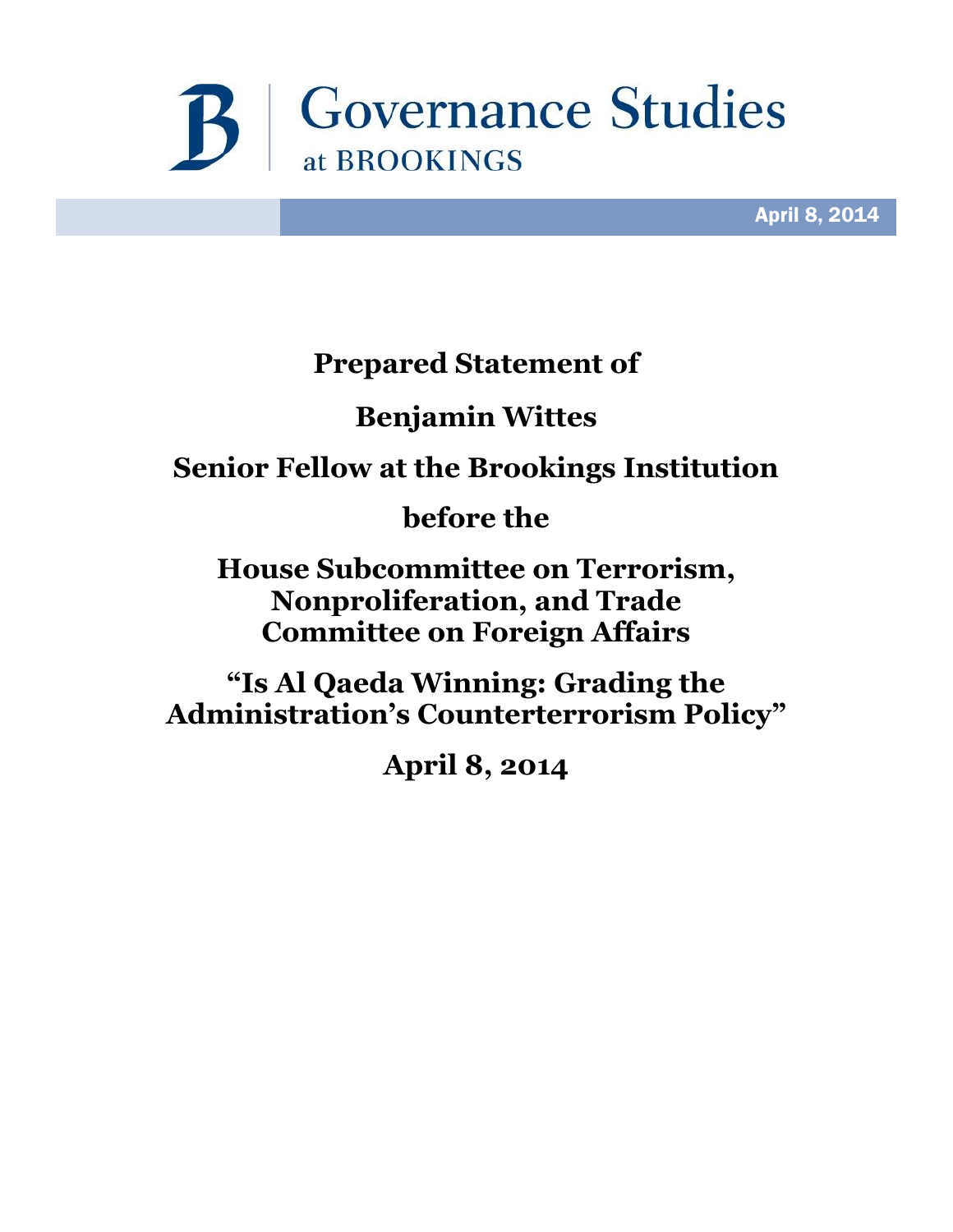### O P E N I N G R E M A R K S



**Benjamin Wittes is a senior** fellow in Governance Studies at The Brookings Institution. He co-founded and is the editor-in-chief of [Lawfare.](http://www.lawfareblog.com/)

hank you, Chairman Royce, Ranking Member Engel, and members of the subcommittee for inviting me to present my views on the future of the Authorization for the Use of Military Force (AUMF)<sup>1</sup> and intelligence collection under Section 702 of the FISA Amendments Acts (FAA). <sup>2</sup> I am a Senior Fellow in Governance Studies at the Brookings Institution. I cofounded and am Editor in Chief of *Lawfare*, a website devoted to sober and serious discussion of "Hard National Security Choices." I am the author or editor of several books on subjects related to law and national security: *Detention and Denial: The Case for Candor After Guantánamo* (2011), *Law and the Long War: The Future of Justice in the Age of Terror* (2008), and *Legislating the War on Terror: An Agenda for Reform* (2009). I have written extensively both on the AUMF and on NSA collection under various provisions of the Foreign Intelligence Surveillance Act (FISA). <sup>3</sup> The views I am expressing here are my own. T

The topics of the vitality and adequacy of the AUMF for the conflict the United States is currently fighting and the NSA surveillance programs that have, of late, dominated news headlines may seem largely unconnected. The AUMF and the FAA, after all, are profoundly different legal authorities, passed at different times, and with different fundamental purposes—one to authorize the conflict with Al Qaeda and the Taliban in response to the September 11 attacks, the other to gather foreign intelligence both inside and outside of the context of that armed conflict.

Yet in considering the question of the state of the U.S. confrontation with Al Qaeda, there is something to be said for considering these questions in conjunction with one another. These are, after all, two of the most important legal instruments in the struggle this committee is endeavoring to assess. One is the key legal authority for virtually every military action the United States undertakes in its military battle against Al Qaeda, its offshoots, and its affiliates. The other is the single most important legal authority the intelligence community has for collecting intelligence against the Al Qaeda target—not to mention other foreign targets of great national security significance. This intelligence is key to arrests and the thwarting of terrorist plots against the United States and its allies. It is also key to accurate and precise targeting judgments in lethal force operations.

<sup>&</sup>lt;sup>1</sup> Pub. L. 107-40, 115 Stat. 224.

 $^2$  FISA Amendments Act of 2008, Pub. L. 110-261, 112 Stat. 2436 (codified as amended at 50 U.S.C. § 1881(a) (2012)).

<sup>3</sup> Pub. L. 95-511, 92 Stat. 1783 (codified as amended at 50 U.S.C. § 1801 *et seq.* (2012)).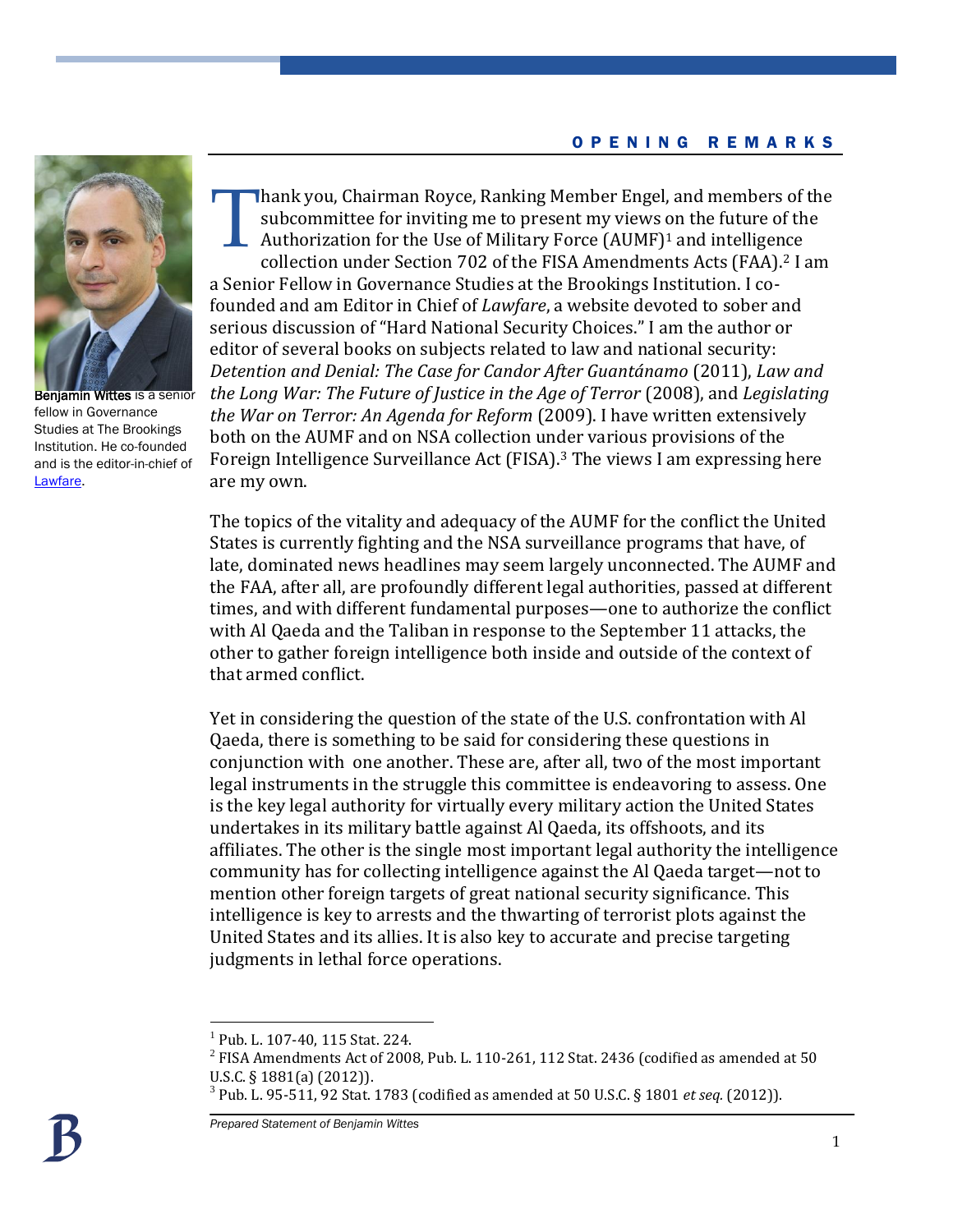What's more, both laws, for very different reasons, are under considerable stress right now. President Obama has announced that he wants to end the AUMF conflict, raising profound questions both about the plausibility and timeframe of that objective and about what legal instrument—if any—will replace the AUMF. Meanwhile, serial leaks have generated enormous political anxiety about NSA programs and persistent calls for reform in the press, in the general public, among allies, and in this body. Section 702 will sunset in 2017 absent action by Congress to renew this important collection authority. <sup>4</sup> So major pillars of the legal architecture of America's conflict with Al Qaeda have been placed—in different ways and for very different reasons—on the table. This body thus cannot avoid the question of how much, if at all, it wants to alter the most fundamental architecture of the conflict.

In my view, as I will lay out, the critical task facing the Congress is different with respect to these two laws. With respect to the AUMF, the Congress should legislate to clearly authorize, and establish proper oversight of, the conflict the United States is likely to continue fighting after its withdrawal from Afghanistan. With respect to Section 702, the task is simpler: to maintain the intelligence community's capacity to support both the broad national security objectives of the United States and the conflict's prosecution under whatever legal authorities may succeed the AUMF.

### **The Adequacy and Relevance of the AUMF**

On May 23, 2013, President Obama, speaking at the National Defense University, said:

> The AUMF is now nearly 12 years old. The Afghan war is coming to an end. Core Al Qaeda is a shell of its former self. Groups like AQAP must be dealt with, but in the years to come, not every collection of thugs that labels themselves al Qaeda will pose a credible threat to the United States. Unless we discipline our thinking, our definitions, our actions, we may be drawn into more wars we don't need to fight, or continue to grant Presidents unbound powers more suited for traditional armed conflicts between nation states.

*So I look forward to engaging Congress and the American people in efforts to refine, and ultimately repeal, the AUMF's mandate. And I will* 

<sup>4</sup> *See* Edward C. Liu, Congressional Research Service, Reauthorization of the FISA Amendments Act 1 (2013).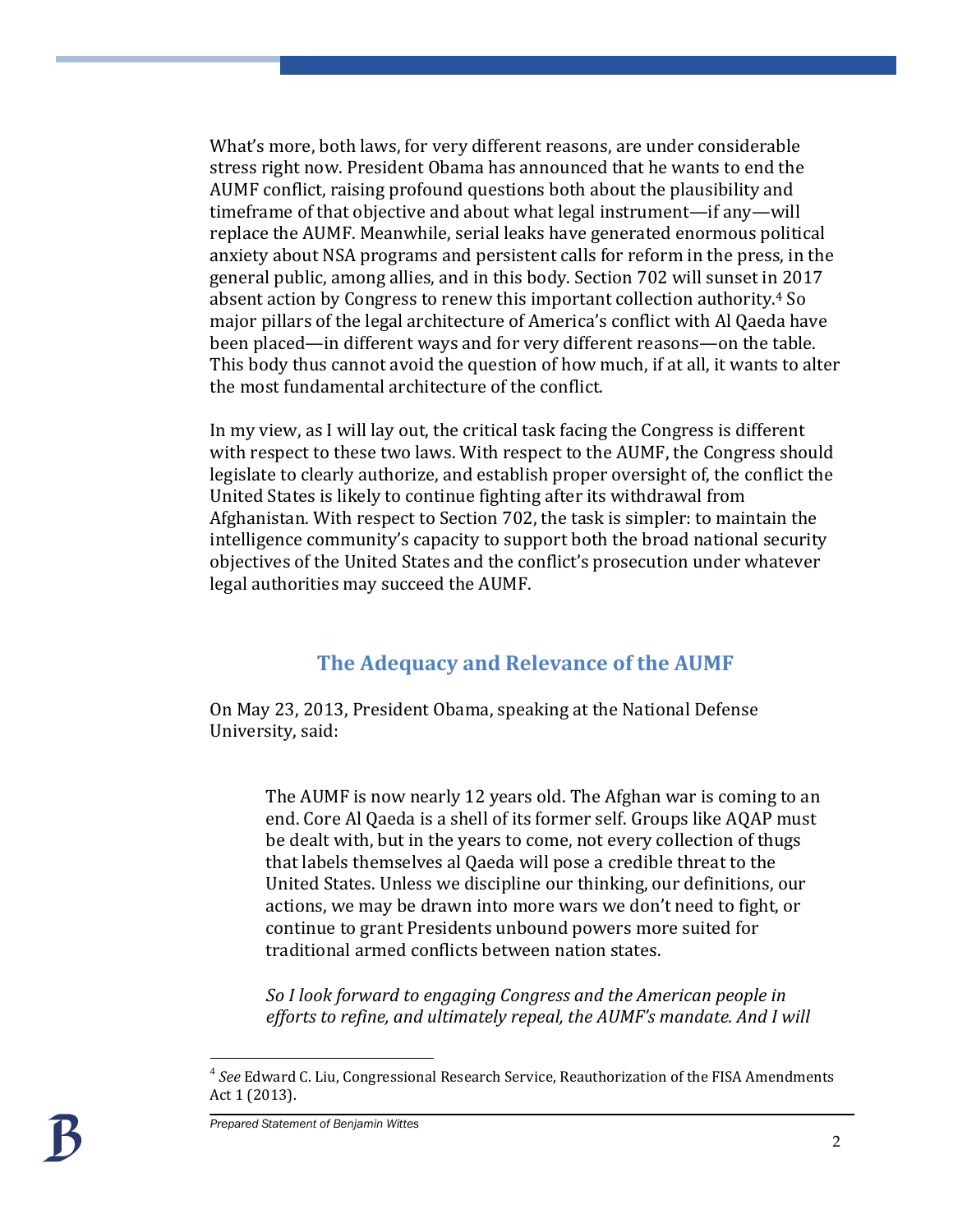*not sign laws designed to expand this mandate further.* Our systematic effort to dismantle terrorist organizations must continue. But this war, like all wars, must end. That's what history advises. That's what our democracy demands (emphasis added). 5

I am sympathetic to the objective the President articulated, and who would not be? The idea of endless war is repugnant. And the current conflict's end is tantalizing and in some respects within grasp. The modalities of the conflict with Al Qaeda are shifting in important ways—away from U.S. combat operations and towards support for allied governments in their own confrontations with local extremist movements. And the president always retains the power to use force on his own authority when necessary to protect the nation against imminent attack. President Obama has already limited drone strikes to situations of imminent threat and in which capture of the target is not a feasible option, situations that would generally satisfy both the international law and domestic constitutional law requirements for the use of force during peacetime. So the AUMF arguably plays less of a role today than it did even in the relatively recent past.<sup>6</sup> That will grow more true once U.S. combat forces are no longer in Afghanistan.

Moreover, most analysts—whether they favor repeal of the AUMF or some form of reauthorization or refinement of it—agree that the current AUMF is badly out of date. Tied to the September 11 attacks, it no longer describes well the conflict the United States is currently pursuing, a conflict that includes groups that had nothing to do with 9/11 in parts of the world quite remote from those places where the core of the AUMF conflict has taken place. While I believe the administration's reading of the law, which has allowed it to reach such targets where they lurk, is a reasonable one, it is not obvious when one reads the text of a law authorizing force against groups responsible for 9/11 how it authorizes force against groups in Yemen that did not exist in 2001. What's more, the administration's reading of the law has stopped short of reaching some potentially important targets against which a reasonable Congress might wish it to wield a freer hand—targets, for example, in Somalia and Mali. In short, the AUMF describes rather badly the conflict that the United States is currently fighting, and that problem is likely to get far worse in the coming years.

<sup>6</sup> See, e.g., Chapter 3 of Kenneth Anderson and Benjamin Wittes, Speaking the Law: The Obama Administration's Addresses on National Security Law (2013), *available at* [http://www.lawfareblog.com/speaking-the-law-the-obama-administrations-addresses-on](http://www.lawfareblog.com/speaking-the-law-the-obama-administrations-addresses-on-national-security-law/)[national-security-law/;](http://www.lawfareblog.com/speaking-the-law-the-obama-administrations-addresses-on-national-security-law/) Robert Chesney, *Postwar*, Harv. Nat. Sec. J. (forthcoming, 2014) (*available at* [http://papers.ssrn.com/sol3/papers.cfm?abstract\\_id=2332228\)](http://papers.ssrn.com/sol3/papers.cfm?abstract_id=2332228).

<sup>5</sup> *See* President Barack Obama, Remarks by the President at the National Defense University (May 23, 2013), *available at* [http://www.whitehouse.gov/the-press](http://www.whitehouse.gov/the-press-office/2013/05/23/remarks-president-national-defense-university)[office/2013/05/23/remarks-president-national-defense-university.](http://www.whitehouse.gov/the-press-office/2013/05/23/remarks-president-national-defense-university)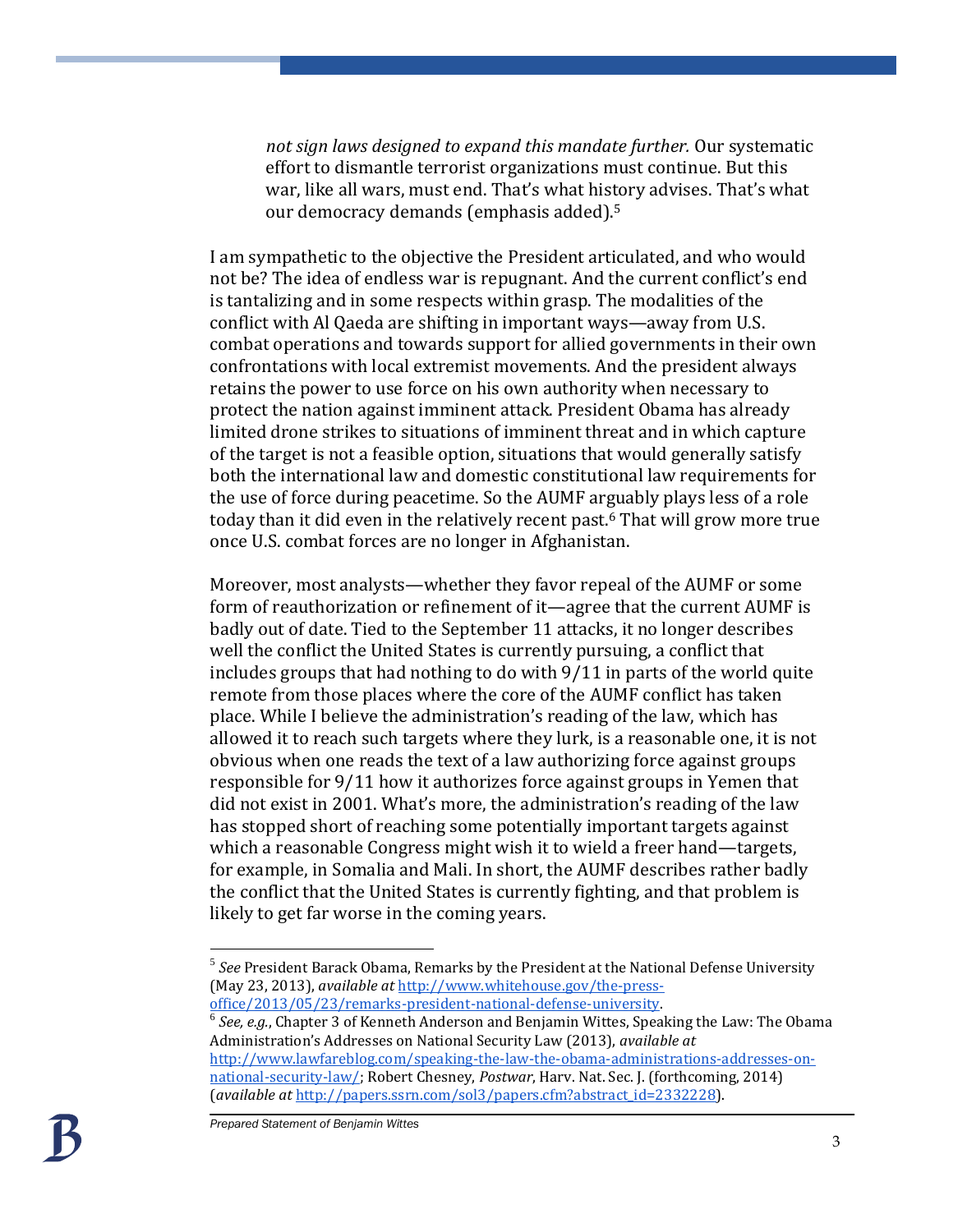There are at least three reasons to believe that the answer to the AUMF's problems is not either its repeal or to declare the end of hostilities under it. The first and most obvious is that Congress may wish to continue to authorize military force against foreign terrorist groups which actively threaten the United States. The world remains a dangerous place and Al Qaeda has metastasized. If one believes, as I do, that military force should still play a role in the American confrontation with Al Qaeda's many successor groups, it makes sense for this body to define the authorized parameters of that military force. Unless one believes that the result of ending the AUMF conflict will be the near-exclusive reliance on law enforcement authorities and that this is desirable, the realistic alternative to a new AUMF is the excessive reliance on the inherent Article II powers of the president as Commander in Chief to use force to defend the nation. I confess that I cannot see how this is an attractive alternative. American counterterrorism is at its strongest when the Congress and the administration are on the same page as to the authorities the country means to deploy against the enemy. This is no time, in my view, to return to the days of counterterrorism based on unilateral exertions of executive authority. I fear this is what would happen if the AUMF were allowed to lapse.

Second, in the absence of the AUMF, what is now policy with respect to only conducting drone strikes in circumstances of imminent threat where capture is not feasible would become law. This would, I worry, put enormous pressure on the concepts of imminence and feasibility of capture, as operators faced circumstances in which they could not conclude in good faith that the threats posed by significant targets rose to the threshold of imminence or in which they concluded that capture was, indeed, feasible but only by risking the lives of US troops. The administration has already faced criticism for stretching the meaning of terms like imminence and feasibility. How much more elastic would they prove to be if they became not merely policy but actual targeting law?

Finally, the repeal of the AUMF would require the release of a group of detainees the administration has been unable to bring to trial yet regards as too dangerous to set free. Some of these individuals are major terrorist leaders. The AUMF provides the only current legal basis for their detentions. It is impossible to contemplate a repeal of the AUMF without a clear plan for the disposition of these cases. No such plan has ever materialized, at least not in public.

For all of these reasons, the better approach is to take the President up on his suggestion of working with Congress "to refine" and to modernize the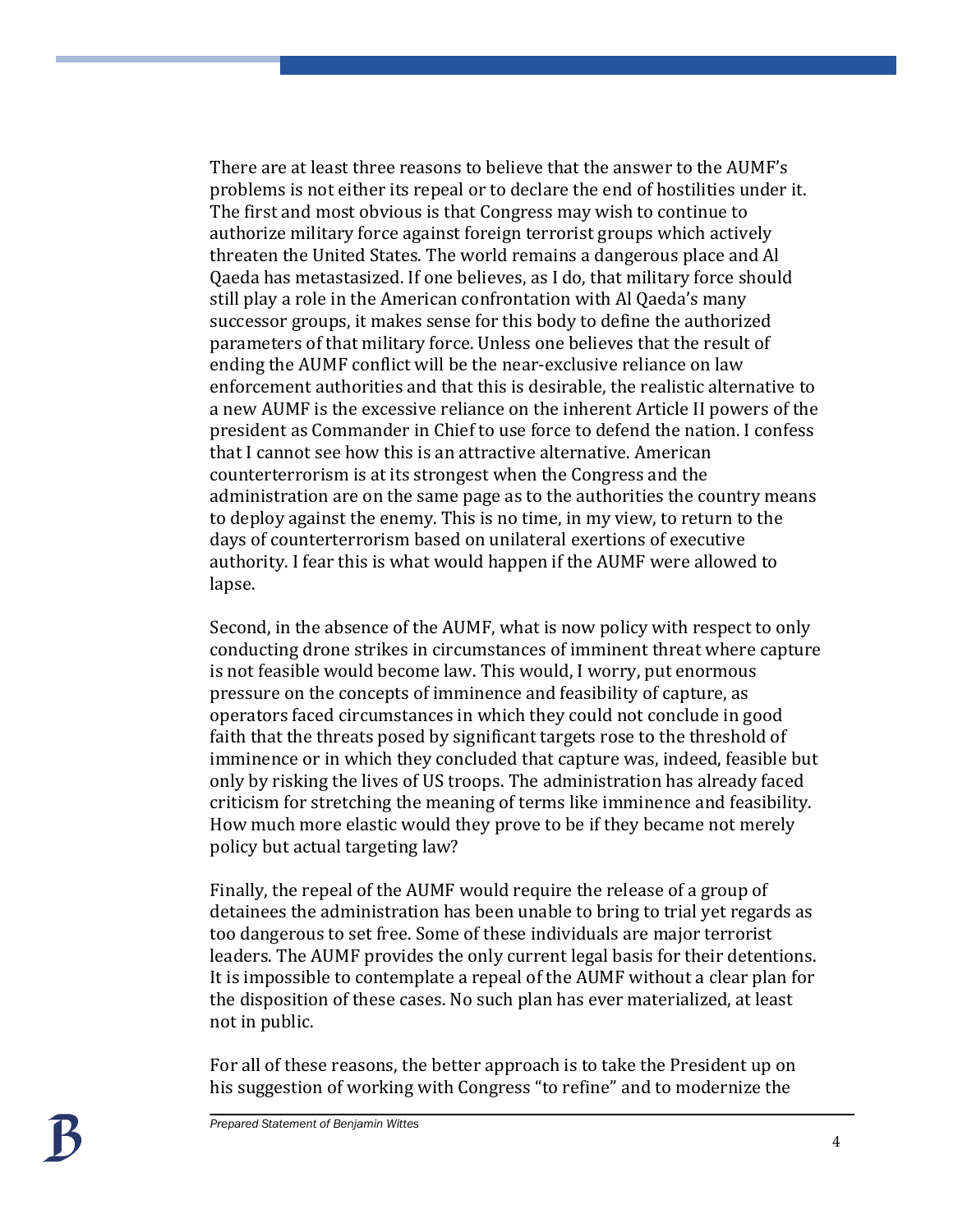AUMF, to rewrite it to describe the conflict the United States is actually fighting today and will likely be fighting for some time to come, rather than the conflict we imagined in the days following 9/11 we would be fighting. A number of suggestions for refinements to the AUMF have emerged over the past year, proposals which take very different approaches to the problem.

One that I coauthored sought to authorize the executive branch to use force against groups it designated as posing an imminent threat to the United States and proposed a series of accountability mechanisms so that Congress is kept informed of the executive's view of the scope of the authorization's coverage. It also proposed the sunsetting both of designations under the law and the law itself at statutorily designated intervals to prevent the authorization from morphing into an authorization for endless war.<sup>7</sup> The idea is not only to create a more nimble instrument that stays current as an adaptable, ever-changing enemy continues to shift but also to create a more accountable instrument that ensures appropriate interbranch cooperation in defining the contours of the conflict.

### **Defending Intelligence Law**

As I said at the outset of this statement, the question of intelligence collection under Section 702 of the FAA may seem connected to the AUMF's future in only the most distant fashion. In fact, the connection between intelligence collection authorities and the underlying regime authorizing the conflict itself is a critical one. Good intelligence is key to any armed conflict and good technical intelligence is a huge U.S. strength in the fight against Al Qaeda. Yet ironically, the more one attempts to narrow the conflict, the more important technical intelligence becomes. The fewer boots on the ground we have in Afghanistan, for example, the greater our reliance will become on technical collection. The more we rely on drone strikes, rather than large troop movements, in areas where we lack large human networks, the more we rely on technical intelligence. Particularly if one imagines staying on offense against a metastasizing Al Qaeda in the context of a withdrawal from Afghanistan and a narrowing—or a formal end—of the AUMF conflict, the burden on technical intelligence collection to keep us in the game will be huge even ignoring the many other foreign intelligence and national security interests Section 702 surveillance supports.

<sup>7</sup> *See* Robert Chesney, et al., A Statutory Framework for Next-Generation Terrorist Threats (2013), *available at* [http://www.lawfareblog.com/2013/02/a-statutory-framework-for-next](http://www.lawfareblog.com/2013/02/a-statutory-framework-for-next-generation-threats/)[generation-threats/.](http://www.lawfareblog.com/2013/02/a-statutory-framework-for-next-generation-threats/)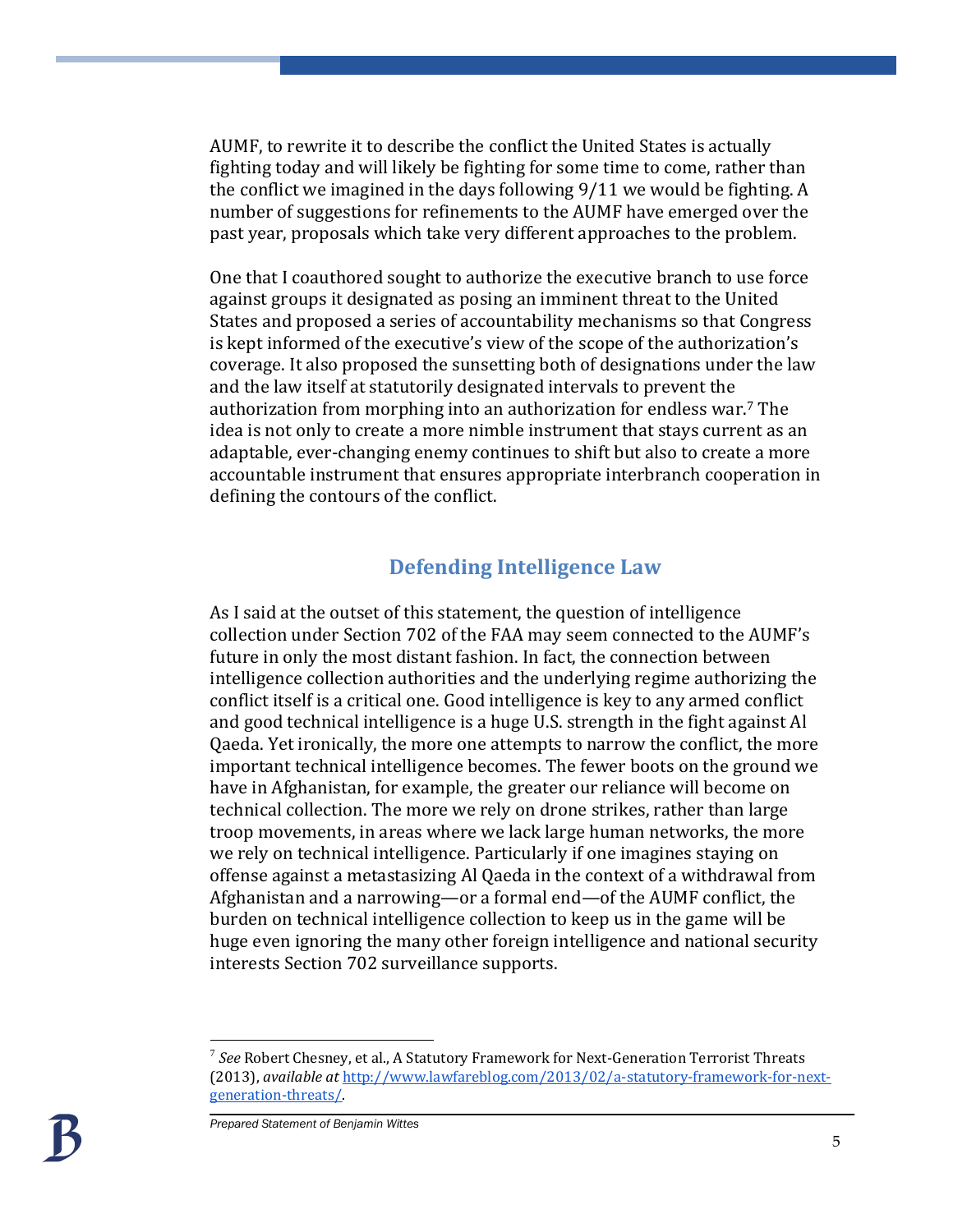Section 702 is a complicated statute, and it is only one part of a far more complicated, larger statutory arrangement. But broadly speaking, it permits the NSA to acquire without an individualized warrant the communications of non-US persons reasonably believed to be overseas when those communications are transiting the United States or stored in the United States. Under these circumstances, the NSA can order production of such communications from telecommunications carriers and internet companies under broad programmatic orders issued by the Foreign Intelligence Surveillance Court (FISC), which reviews both targeting and minimization procedures under which the collection then takes place. Oversight is thick, both within the executive branch, and in reporting requirements to the congressional intelligence committees.

Make no mistake: Section 702 is a very big deal in America's counterterrorism arsenal. It is far more important than the much debated bulk metadata program, which involves a few hundred queries a year. Section 702 collection, by contrast, is vast, a hugely significant component not only of contemporary counterterrorism but of foreign intelligence collection more generally. In 2012, the Senate Select Committee on Intelligence wrote that "[T]he authorities provided [under section 702] have greatly increased the government's ability to collect information and act quickly against important foreign intelligence targets. . . . [The] failure to reauthorize [section 702] would 'result in a loss of significant intelligence and impede the ability of the Intelligence Community to respond quickly to new threats and intelligence opportunities.'"<sup>8</sup> The President's Review Group on Intelligence and Communications Technologies, after quoting this language, wrote that "Our own review is not inconsistent with this assessment. . . . [W]e are persuaded that section 702 does in fact play an important role in the nation's effort to prevent terrorist attacks across the globe."<sup>9</sup> The *Washington Post* has reported that 702 was in 2012 the single most prolific contributor to the President's Daily Brief. 10

Yet we have seen enormous anxiety about Section 702 collection, along with its close cousin, collection overseas against non-US person targets under

[http://www.whitehouse.gov/sites/default/files/docs/2013-12-12\\_rg\\_final\\_report.pdf.](http://www.whitehouse.gov/sites/default/files/docs/2013-12-12_rg_final_report.pdf) <sup>10</sup> Robert O'Harrow , Jr., et al., *U.S., Company Officials: Internet Surveillance Does Not Indiscriminately Mine Data*, Jun. 8, 2013, Wash. Post, *available at*

[http://www.washingtonpost.com/world/national-security/us-company-officials-internet](http://www.washingtonpost.com/world/national-security/us-company-officials-internet-surveillance-does-not-indiscriminately-mine-data/2013/06/08/5b3bb234-d07d-11e2-9f1a-1a7cdee20287_story.html)[surveillance-does-not-indiscriminately-mine-data/2013/06/08/5b3bb234-d07d-11e2-9f1a-](http://www.washingtonpost.com/world/national-security/us-company-officials-internet-surveillance-does-not-indiscriminately-mine-data/2013/06/08/5b3bb234-d07d-11e2-9f1a-1a7cdee20287_story.html)[1a7cdee20287\\_story.html.](http://www.washingtonpost.com/world/national-security/us-company-officials-internet-surveillance-does-not-indiscriminately-mine-data/2013/06/08/5b3bb234-d07d-11e2-9f1a-1a7cdee20287_story.html)

 $8$  Senate Select Committee on Intelligence, Report on FAA Sunsets Extension Act of 2012, 112th Congress, 2d Session (June 7, 2012).

<sup>9</sup> President's Review Group on Intelligence and Communications Technologies, Liberty and Security in a Changing World 145 (2013), *available at*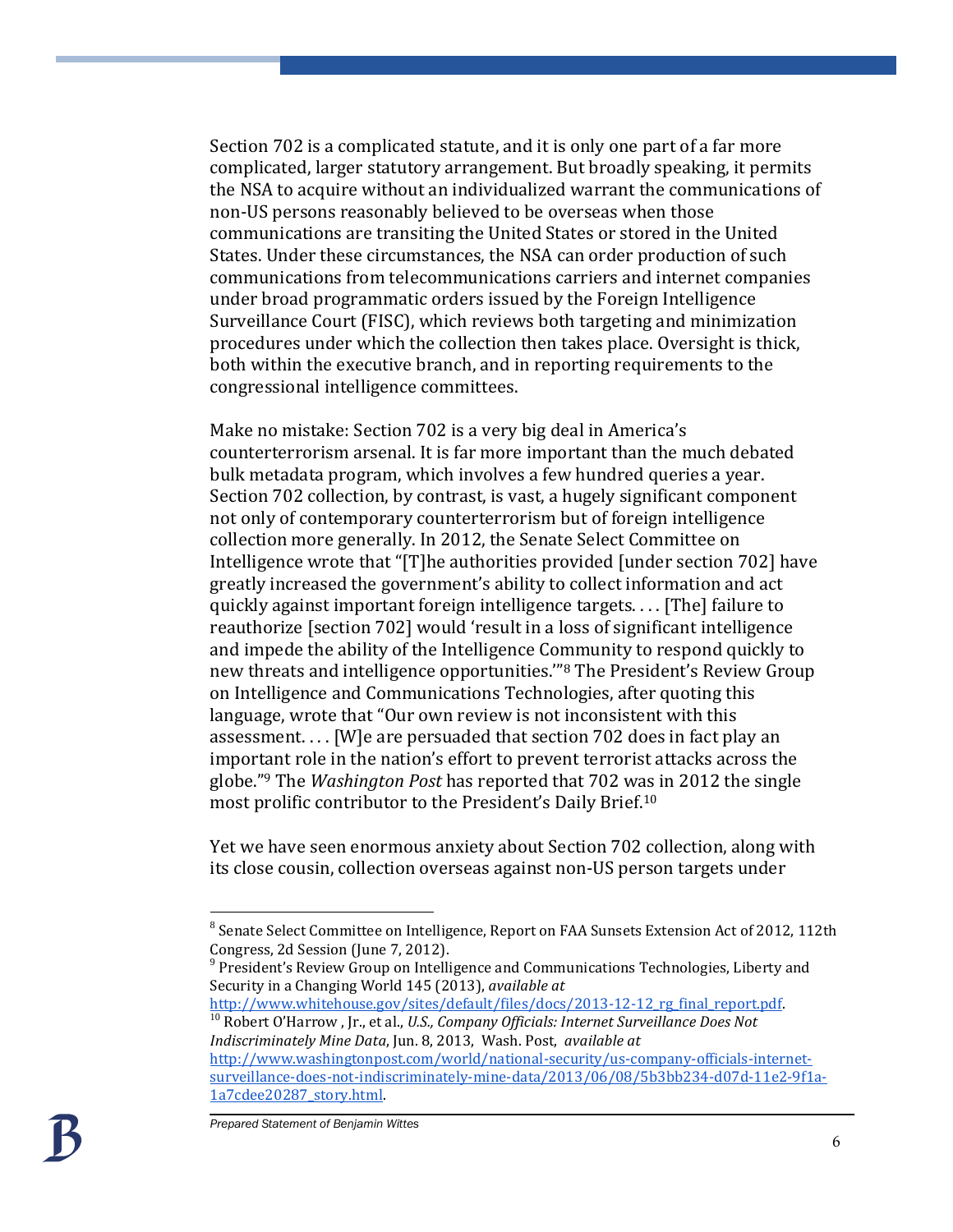Executive Order 12333. Sometimes, these anxieties have been rooted in the supposed effects of this collection on U.S. persons.<sup>11</sup> Sometimes, however, the complaints have stemmed from broader concerns about infringement of privacy worldwide. Europeans have expressed shock, for example, that a U.S. spy agency would presume to collect against an allied foreign leader like German Chancellor Angela Merkel<sup>12</sup>—surveillance that now seems forwardthinking and reasonable given later reports that Merkel has been on the phone frequently during the Crimea crisis with Vladimir Putin. <sup>13</sup> Major news organizations have considered it front-page news that NSA has pursued intelligence targets on online gaming platforms and smartphone apps,<sup>14</sup> that NSA has collected contact lists in large numbers around the world,<sup>15</sup> even that foreign countries *spy on one another*, collect attorney-client communications involving U.S. lawyers along the way, and may share that material with NSA subject to U.S. law and minimization requirements.<sup>16</sup> Whether one considers these stories important journalism or reckless blowing of valuable surveillance activities, they both reflect and further stoke a deep concern about the scope of U.S. surveillance practices. And that concern is creating inexorable pressures for reforms we may regret in the counterterrorism space.

The legal regime here is one that this body knowingly and deliberatively created in an iterative set of interactions with the intelligence community

<sup>11</sup> Barton Gellman, *NSA Broke Privacy Rules Thousands of Times Per Year, Audit Finds*, Aug. 15, 2013, Wash. Post, *available at* [http://www.washingtonpost.com/world/national-security/nsa](http://www.washingtonpost.com/world/national-security/nsa-broke-privacy-rules-thousands-of-times-per-year-audit-finds/2013/08/15/3310e554-05ca-11e3-a07f-49ddc7417125_story.html)[broke-privacy-rules-thousands-of-times-per-year-audit-finds/2013/08/15/3310e554-05ca-](http://www.washingtonpost.com/world/national-security/nsa-broke-privacy-rules-thousands-of-times-per-year-audit-finds/2013/08/15/3310e554-05ca-11e3-a07f-49ddc7417125_story.html)[11e3-a07f-49ddc7417125\\_story.html.](http://www.washingtonpost.com/world/national-security/nsa-broke-privacy-rules-thousands-of-times-per-year-audit-finds/2013/08/15/3310e554-05ca-11e3-a07f-49ddc7417125_story.html)

<sup>12</sup> Laura Poitras et al., *"A" for Angela: GCHQ and NSA Targeted Private German Companies and Merkel*, Mar. 29, 2014, Der Spiegel, *available at*

[http://www.spiegel.de/international/germany/gchq-and-nsa-targeted-private-german](http://www.spiegel.de/international/germany/gchq-and-nsa-targeted-private-german-companies-a-961444.html)[companies-a-961444.html.](http://www.spiegel.de/international/germany/gchq-and-nsa-targeted-private-german-companies-a-961444.html)

<sup>&</sup>lt;sup>13</sup> Alison Smale, Ukraine Crisis Limits Merkel's Rapport with Putin, Mar. 12, 2014, N.Y. Times, *available at* [http://www.nytimes.com/2014/03/13/world/europe/on-ukraine-merkel-finds](http://www.nytimes.com/2014/03/13/world/europe/on-ukraine-merkel-finds-limits-of-her-rapport-with-putin.html?_r=1)limits-of-her-rapport-with-putin.html?  $r=1$ .

<sup>14</sup> *See, e.g.,* James Ball, *Angry Birds and* 

*<sup>&</sup>quot;Leaky" Phone Apps Targeted by NSA and GCHQ for User Data*, Jan. 28, 2014, The Guardian, *available at* [http://www.theguardian.com/world/2014/jan/27/nsa-gchq-smartphone-app](http://www.theguardian.com/world/2014/jan/27/nsa-gchq-smartphone-app-angry-birds-personal-data)[angry-birds-personal-data;](http://www.theguardian.com/world/2014/jan/27/nsa-gchq-smartphone-app-angry-birds-personal-data) Mark Mazetti and Justin Elliott, *Spies Infiltrate a Fantasy Realm of Online Games*, Dec. 9, 2013, N.Y. Times, *available at*

[http://www.nytimes.com/2013/12/10/world/spies-dragnet-reaches-a-playing-field-of-elves](http://www.nytimes.com/2013/12/10/world/spies-dragnet-reaches-a-playing-field-of-elves-and-trolls.html)[and-trolls.html.](http://www.nytimes.com/2013/12/10/world/spies-dragnet-reaches-a-playing-field-of-elves-and-trolls.html)

<sup>15</sup> Barton Gellman and Ashkan Soltani, *NSA Collects Millions of Email Contacts Globally*, Oct. 14, 2013, Wash. Post, *available at* [http://www.washingtonpost.com/world/national-security/nsa](http://www.washingtonpost.com/world/national-security/nsa-collects-millions-of-e-mail-address-books-globally/2013/10/14/8e58b5be-34f9-11e3-80c6-7e6dd8d22d8f_story.html?hpid=z1)[collects-millions-of-e-mail-address-books-globally/2013/10/14/8e58b5be-34f9-11e3-80c6-](http://www.washingtonpost.com/world/national-security/nsa-collects-millions-of-e-mail-address-books-globally/2013/10/14/8e58b5be-34f9-11e3-80c6-7e6dd8d22d8f_story.html?hpid=z1) [7e6dd8d22d8f\\_story.html?hpid=z1.](http://www.washingtonpost.com/world/national-security/nsa-collects-millions-of-e-mail-address-books-globally/2013/10/14/8e58b5be-34f9-11e3-80c6-7e6dd8d22d8f_story.html?hpid=z1)

<sup>&</sup>lt;sup>16</sup> James Risen and Laura Poitras, *Spying by N.S.A. Ally Entangled U.S. Law Firm*, Feb. 15, 2014, N.Y. Times, *available at* [http://www.nytimes.com/2014/02/16/us/eavesdropping-ensnared](http://www.nytimes.com/2014/02/16/us/eavesdropping-ensnared-american-law-firm.html)[american-law-firm.html.](http://www.nytimes.com/2014/02/16/us/eavesdropping-ensnared-american-law-firm.html)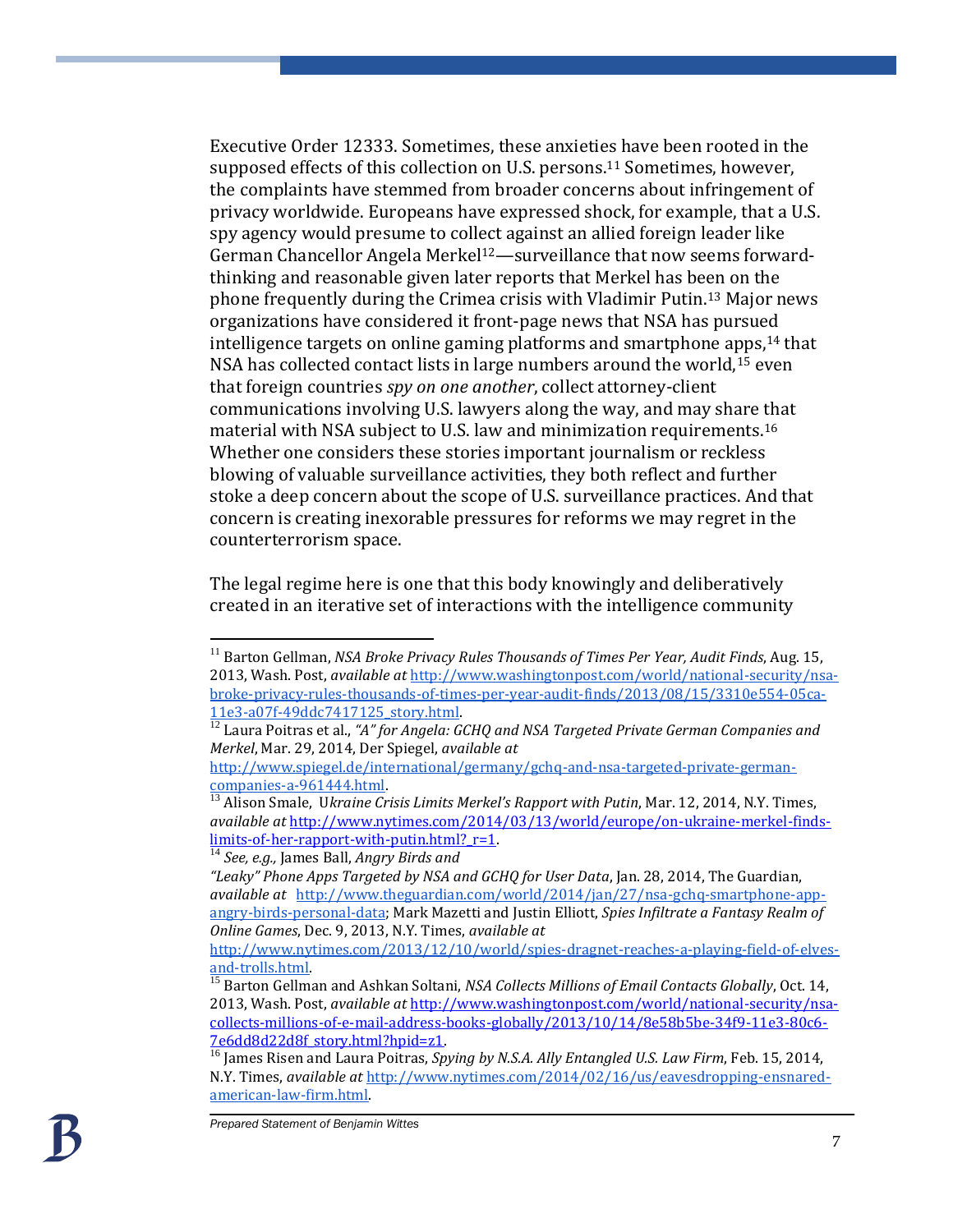and the courts. It requires no apology. Rather, it requires an active defense. And while there are certainly areas in which the regime could benefit from reform, the big risk here is that overreaction and panic in the face of exposure will lead to a burdening of the core signals intelligence capacity of the United States with legal processes designed to protect civil liberties domestically. This could happen either because reform efforts go too far or because Congress fails to reauthorize 702 and thus applies the terms of core FISA—which require an individualized warrant based on probable cause to a wide swath of overseas collection.

Broadly then, the legislative task with respect to Section 702 is something of the opposite of the task with respect to the AUMF. To the extent that members of this committee continue to believe, as I do, in the essential integrity and value of the existing legal authorities for intelligence collection and oversight, the task in the current political environment is to defend that architecture—publicly and energetically—rather than to race to correct imagined deficiencies, or even real structural deficiencies that, however real they may be, bear little relation to the outcomes that disquiet us.

### **Conclusion**

To tie these threads together, then, circumstances are forcing us to revisit two of the most basic statutory engines of modern American counterterrorism. In the case of one of those engines, the AUMF, our political system is insufficiently willing to take on the project. In the case of the other, our basic intelligence authorities, we risk diving in with excessive zeal and insufficient care. In both cases, the decisions we will make over the next few months and years will fatefully shape the future of this country's confrontation with Al Qaeda and its successor organizations. In neither are we obviously proceeding in the right direction.